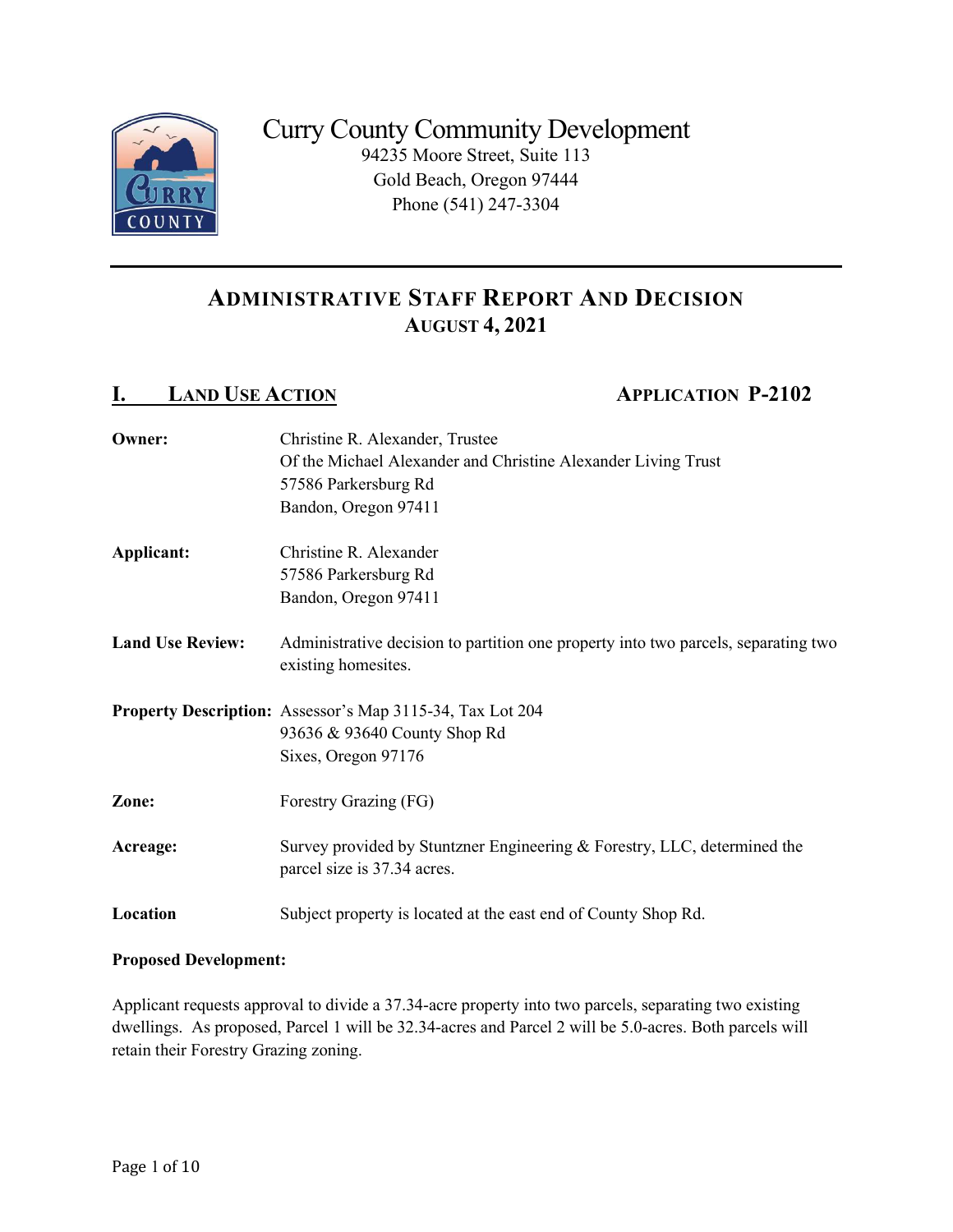| North | Tax Lot 202 | No dwellings, forested                                                      | $40.00$ -acres | Forest Grazing zone |  |
|-------|-------------|-----------------------------------------------------------------------------|----------------|---------------------|--|
| East  | Tax Lot 100 | Stonecypher Ranch, Inc. with no<br>277.74-acres<br>dwellings, sparce forest |                | Forest Grazing zone |  |
| South | Tax Lot 900 | School District 2CJ, most of the<br>property is forested                    | $61.12$ -acres | Forest Grazing zone |  |
| West  | Tax Lot 200 | One residential dwelling,<br>$1.89$ -acres<br>forested                      |                | Forest Grazing zone |  |
| West  | Tax Lot 210 | Curry County Shop, cleared                                                  | $4.16$ -acres  | Forest Grazing zone |  |

Adjacent Land Uses: The following table describes properties surrounding subject property.

# II. APPLICABLE REVIEW CRITERIA

The proposed application for partitioning a property must be found in compliance with the following land use regulations.

# Curry County Zoning Ordinance (CCZO)

Section 3.050 Forestry Grazing (FG) Section 3.054 Lot Size Section 4.050 Access Management

### 2020 Oregon Revised Statutes (ORS)

ORS 215.780 (2e) Minimum lot or parcel sizes

### Curry County Land Division Ordinance (CCLDO)

ARTICLE II. MINOR PARTITIONS Section 2.0210 Standards and Procedures for Submission of Plans and Maps

ARTICLE VI. REQUIREMENTS FOR ALL DIVISIONS OF LAND Section 6.0110 Availability of Public Services Section 6.0210 Street and Road Specifications Section 6.0310 Natural Hazards Areas Section 6.0410 Disclosure Statement

# III. BACKGROUND INFORMATION

The subject property is forested with a mixed stand of trees and underbrush. Per the property owner there was a fire on the property in the 1930's and it was logged in the 1940's. Timber was cleared near the buildings more recently. Google Earth images show logging activity around 2019.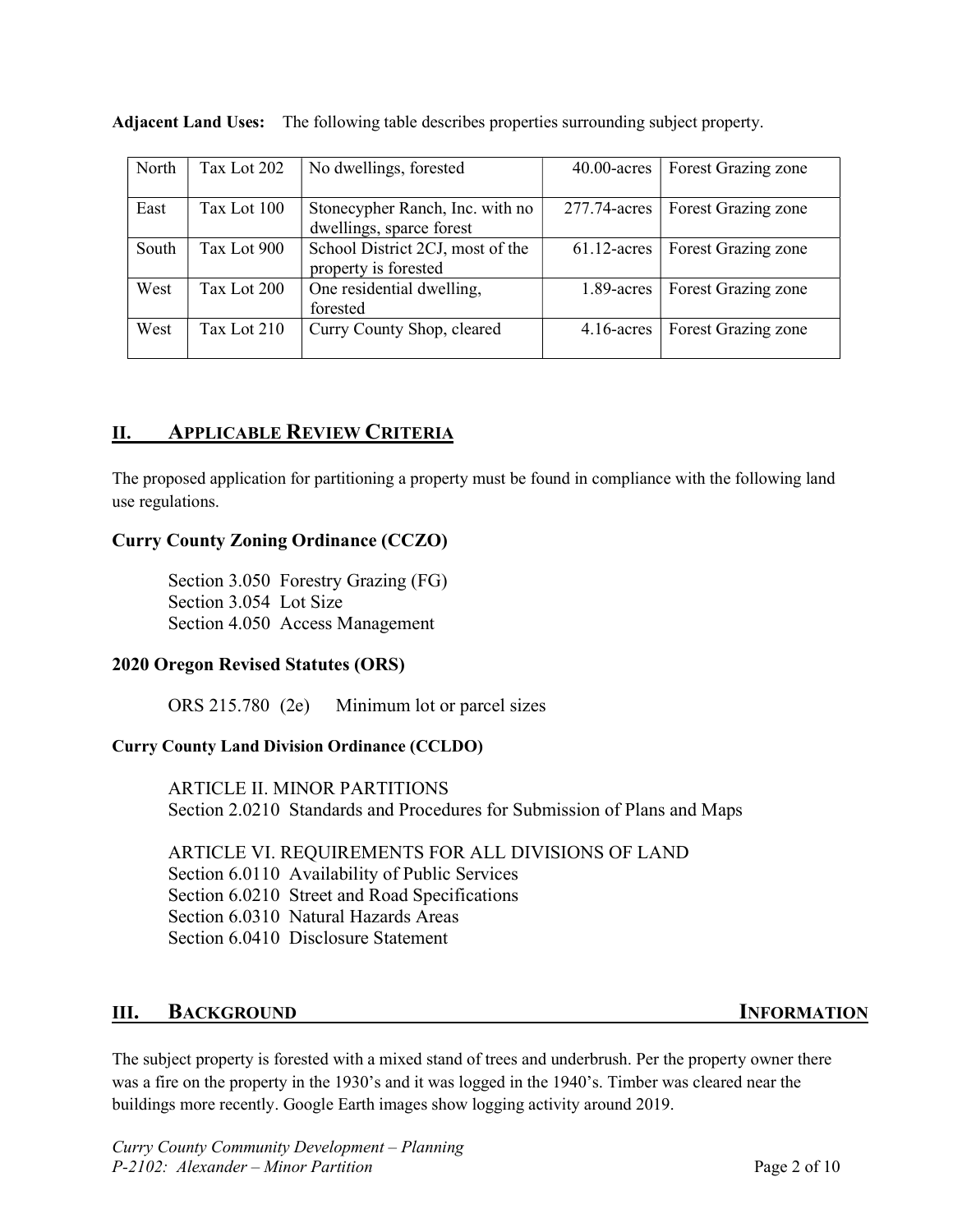Two single-family residences were approved by prior land use applications (AD-9028 and C-9121). The Applicant proposes to separate the two dwellings, one on each of the proposed parcels. When an encroachment by an adjacent lot was discovered, the partition application was paused until a lot line adjustment (LL-2112) could be done to correct the encroachment.

### 93640 County Shop Rd (Proposed Parcel 2):

In 1990, a conditional use application (AD-9028) for a farm-related dwelling was approved based on a resource management plan. A mobile home with septic was approved by Curry Planning and Building Departments in 1990 (building permit MCC132-90) as the farm-related dwelling approved in AD-9028. On 11/3/2020, the Applicant removed this dwelling and applied (221-21-000137) for a replacement dwelling. A building permit (221-21-000227) for the replacement was issued on 5/26/2021, but so far only the zoning/setback inspection has been approved. The home replacement will need to be completed by 11/3/2021, to retain the non-conforming status. This condition follows with the property and any new owner would be bound by it. If the SFD is not replaced by 11/3/2021, the non-conforming status will be lost.

#### 93636 County Shop Rd (Proposed Parcel 1):

In 1992, a conditional use for a non-resource related dwelling was approved (file C-9121).

A mobile home with septic was approved by Curry Planning and Building Departments in 1992 (building permit MCC45-92) as the non-resource related dwelling approved in C-9121. In June 2020, the Applicant applied to replace the non-resource dwelling and a building permit (221-20-220) was issued. The building permit for the replacement dwelling was finaled by County Building with an inspector's note that the building is outdated and would be difficult to bring to current codes. Also, a condition of the replacement is that the dwelling must adhere to 130-feet fire safety area setback (CCZO SECTION 3.055).

| IV | <b>FINDINGS</b> | ~~<br>м | <b>CONTRACTOR</b> |
|----|-----------------|---------|-------------------|
|    |                 |         |                   |

This section provides each of criteria presented in Section II with its finding of compliance.

# CCZO Section 3.050 Forestry Grazing Zone (FG).

Purpose of Classification: The Forestry Grazing Zone is applied to resource areas of the county where the primary land use is commercial forestry with some intermixed agricultural uses for livestock uses. The purpose of the Forestry Grazing Zone is:

(a) to implement the forest land policies of the Curry County Comprehensive Plan; and

(b) to implement Statewide Planning Goal 4 with respect to forest lands in the county.

(c) to implement the agricultural land policies of the Curry County Comprehensive Plan with respect to livestock grazing and related farm uses which are intermixed with forest land in some parts of the county; and

(d) to implement Statewide Planning Goal 3 with respect to intermixed farm and forest land in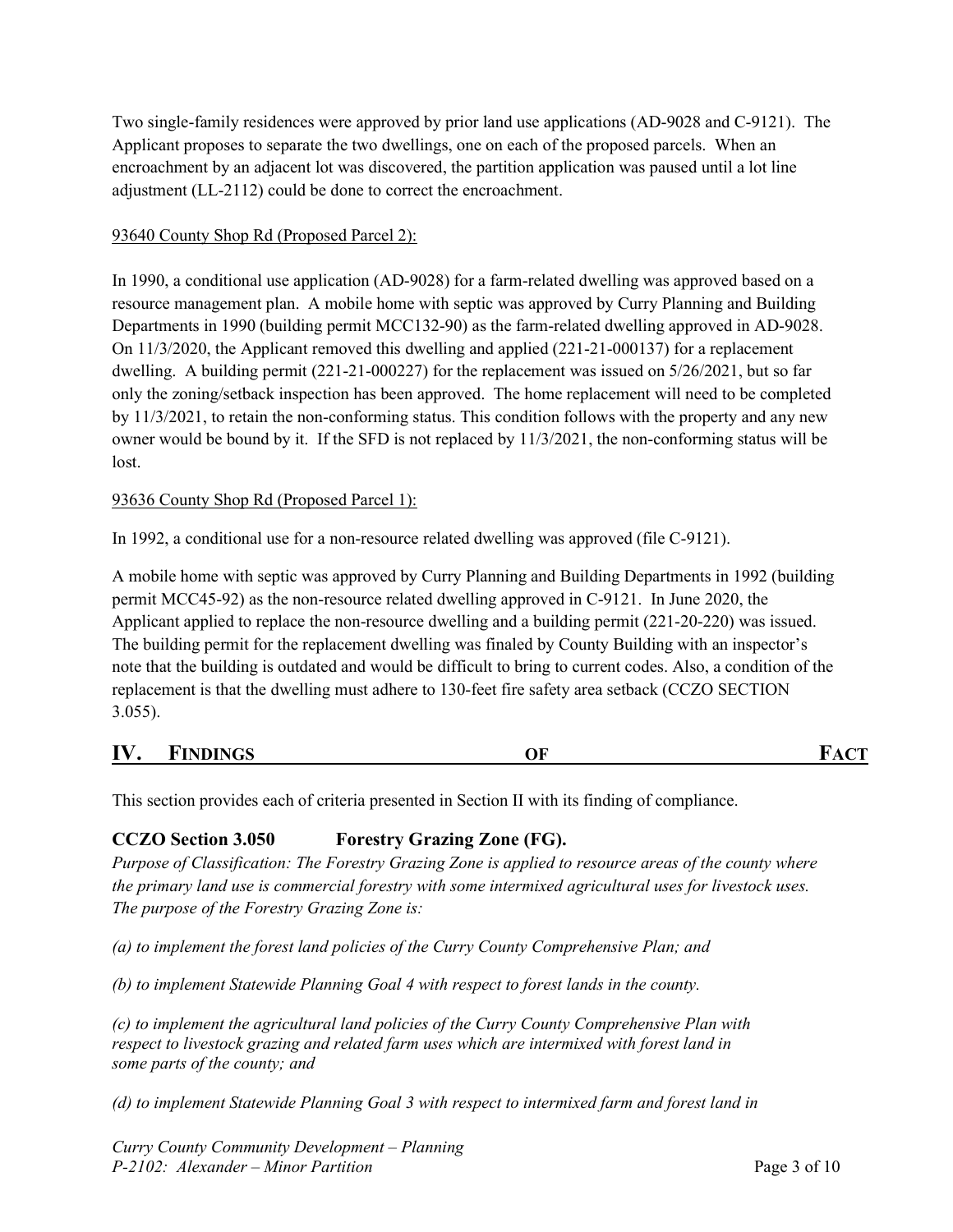the county.

#### Finding:

Timber has been harvested in the past and continues under production to this point. Therefore, this condition is met.

# CCZO Section 3.054 Lot Size

1. The minimum lot size within the Forestry Grazing (FG) zone is eighty (80) acres.

### Finding:

The subject property is 37.34-acres, which is already less than 80-acre minimum lot size requirement for the FG use zone. Applicant proposes a property division to create two parcels of 32.34-acres and 5.00 acres. The property cannot meet the minimum lot size requirement, so ORS 215.780 is applicable instead.

# CCZO Section 4.050 Access Management

4) Lots in the T, FG, AFD, EFU, CON, ER and SW zones shall have access to a county, public or private roadway by driveway or easement for a distance of at least twenty-five (25) feet or of a greater width if needed to provide adequate access for firefighting and other emergency equipment. This 25-foot access point may be shared by no more than 3 Parcels, by benefit of an easement for a distance of no more than 80 feet from the existing roadway. This access easement must be a minimum of 25 feet in width. In instances when the existing roadway is paved, this access easement must have a paved apron in the area adjacent to the existing roadway for a depth of 20 feet. Such an access easement requires an access maintenance agreement to be described on the partition plat. An access easement as described above may not be used in areas where adjacent undeveloped land would be land-locked as a result.

#### Finding:

Each proposed parcel has 25-feet of frontage as an access point off County Shop Rd. The existing access from County Shop Rd, across Parcel 2, is shared by the two proposed parcels. An access and utility easement 80-feet long across Parcel 2 to benefit Parcel 1 is declared on the proposed partition map, and provision of a recorded easement is a condition of this approval. Since the existing roadway, County Shop Rd, is paved, the access easement must have a 20ft deep paved apron adjacent to County Shop Rd. With these conditions, this requirement will be met.

An access management agreement was not provided; however, ORS 105.75 provides for shared maintenance costs in the absence of an agreement.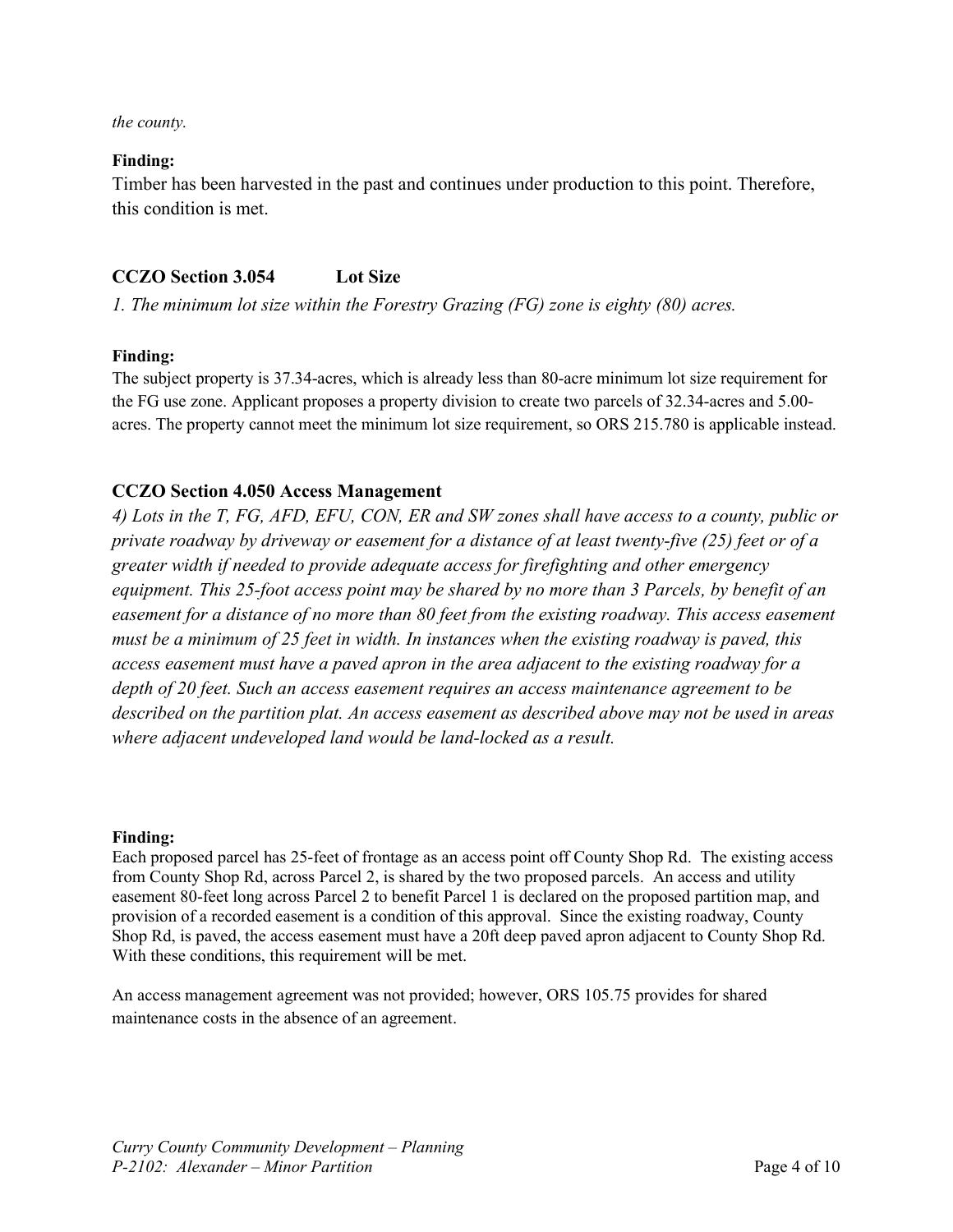# ORS 215.780 Minimum lot or parcel sizes

(2) A county may adopt a lower minimum lot or parcel size than that described in subsection (1) of this section in any of the following circumstances:

(e) To allow a division by partition of a lot or parcel zoned for forest use or mixed farm and forest use under a statewide planning goal protecting forestland if:

(A) At least two dwellings lawfully existed on the lot or parcel prior to November 4, 1993;

### Finding:

There is an approved Planning Clearance dated 1992 for the dwelling located on Parcel 1. There is an approved Planning Clearance dated 1990 for the dwelling located on Parcel 2. Sanitation records show that a septic system for each dwelling was satisfactorily installed prior to 1993. The home on Parcel 1 (93636 County Shop Rd) was approved as a non-resource dwelling. The home on Parcel 2 (93636 County Shop Rd) was approved a farm-related dwelling. This finding is met.

(B) Each dwelling complies with the criteria for a replacement dwelling under ORS 215.291 (Alteration, restoration or replacement of lawfully established dwelling);

#### Finding:

Both dwellings were established pursuant to AD-9028 and C-9121, so they comply with the criteria for a replacement dwelling. Therefore, this criterion can be met for both parcels.

(C) Except for one parcel, each parcel created under this paragraph is between two and five acres in size;

#### Finding:

As proposed, Parcel 1 will be 32.34-acre and Parcel 2 will be 5.00-acre. Therefore, this criterion has been met for both parcels.

(D) At least one dwelling is located on each parcel created under this paragraph; and

#### Finding:

As proposed, one dwelling is planned for each parcel consistent with approvals of AD-9028 and C9121. Therefore, this criterion can be met for both parcels.

(E) The landowner of a parcel created under this paragraph provides evidence that a restriction prohibiting the landowner and the landowner's successors in interest from further dividing the parcel has been recorded with the county clerk of the county in which the parcel is located. A restriction imposed under this paragraph is irrevocable unless a statement of release is signed by the county planning director of the county in which the parcel is located indicating that the comprehensive plan or land use regulations applicable to the parcel have been changed so that the parcel is no longer subject to statewide planning goals protecting forestland or unless the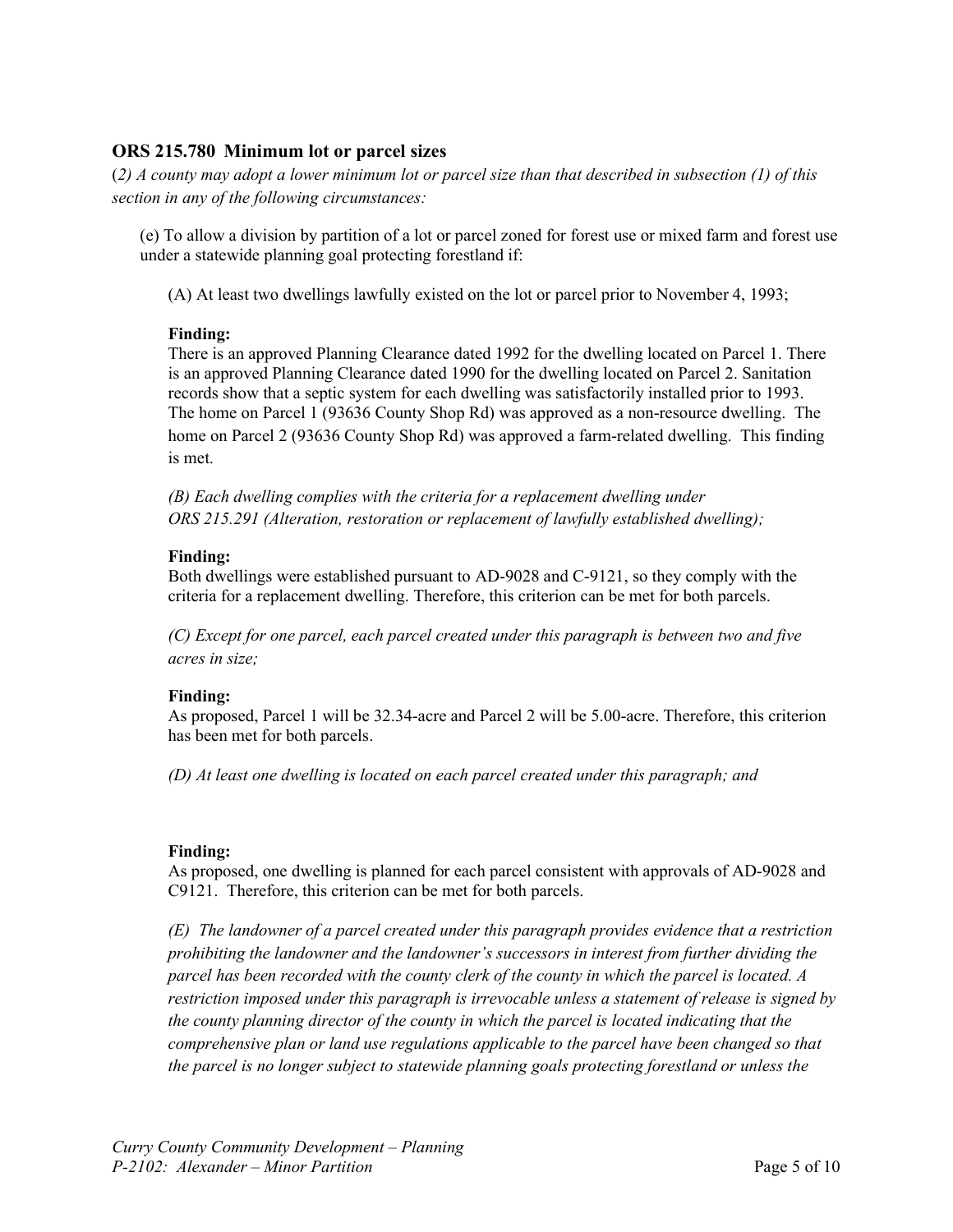land division is subsequently authorized by law or by a change in a statewide planning goal for land zoned for forest use or mixed farm and forest use.

### Finding:

Evidence of a recorded restriction prohibiting further partitioning of this property was not provided with the partition application. With evidence that the restriction has been recorded with the County Clerk, this requirement will be met for both parcels.

# CCLDO Section 2.0210 Standards and Procedures for Submission of Plans and Maps.

1) The map shall be of a size and scale prescribed by the Planning Director and shall contain the following:

a) north point, scale, and date of application.

b) Names and addresses of the partitioner and of the engineer or surveyor employed, if any, to make the survey and map.

c) Written legal description of the entire property and of the proposed partitions,

d) Description and location of all permanent and reference monuments found or set within the area.

e) Names and location of existing streets.

f) Location and outline of existing buildings on the lots being partitioned and within 100 feet thereof.

g) Approximate acreage of the lots and any property retained by the partitioner.

h) Location of all existing and proposed utilities, easements, sewer and water lines, septic test holes, drain field areas, location of water source, and power poles.

i) Zoning districts and restrictions in that area.

j) A vicinity map showing the general area, if required.

k) A statement indicating number of lots sold from the same tract by the same owner since January 1974.

### Finding:

Stuntzner Engineering and Forestry, LLC provided the tentative minor partition plat for the partition application. Applicant will be required to have the surveyor include all items listed under this requirement in the final partition plat. With this condition, this requirement will be met.

# CCLDO Section 6.0110 Availability of Public Services

A statement shall accompany all initial applications describing the availability of public services, such as police and fire protection, schools, and school buses and electric, telephone or other utilities. The statement shall indicate the proximity of such services in addition to giving an estimate of the capacity of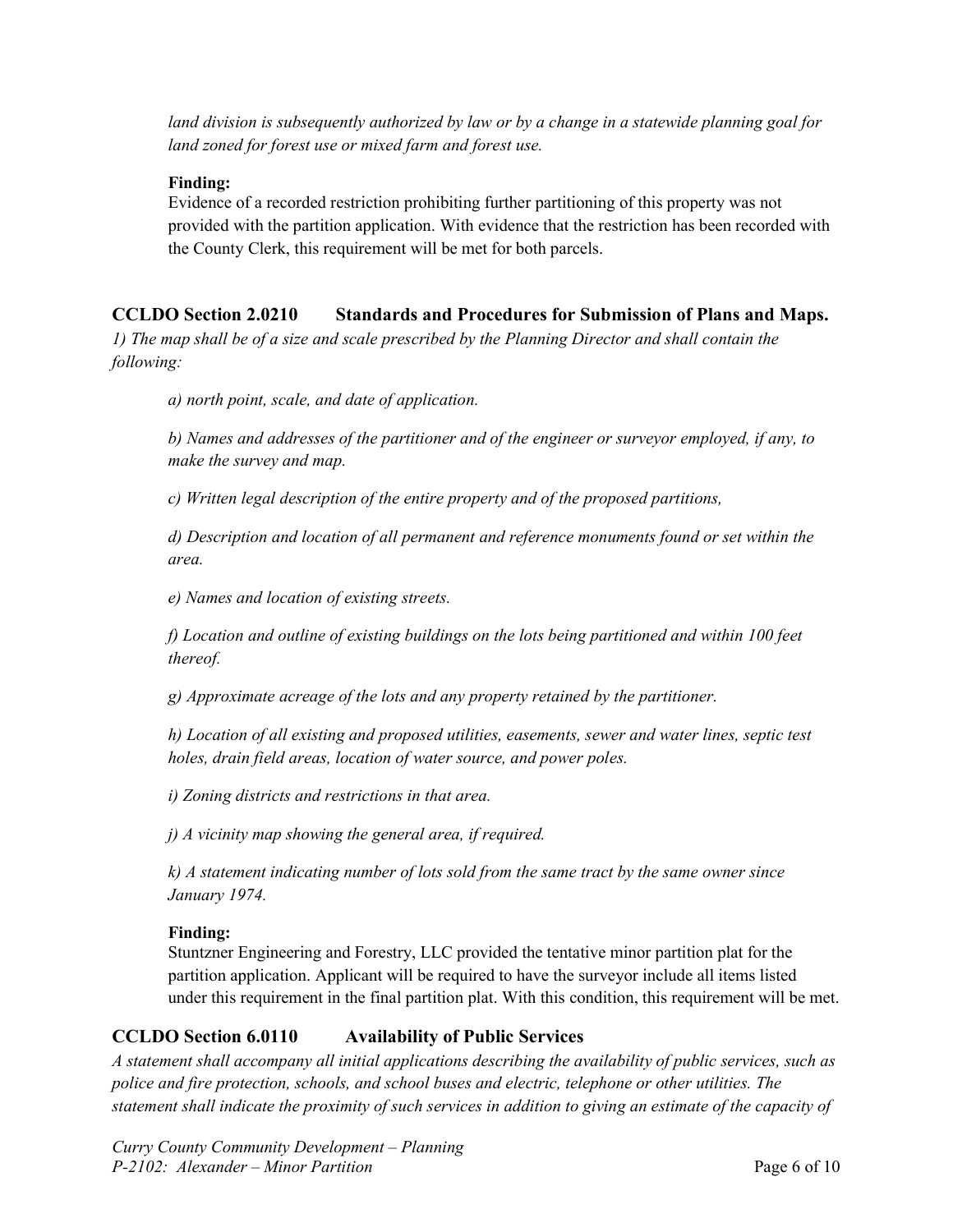the service to effectively absorb the increased demand reasonably anticipated to be placed on the services as a result of the land development.

#### Finding:

The subject property is within the Sixes Rural Fire Protection District, and it is served by Coos Curry Electric Co-Op. Applicant provided sign-off from both service providers to Planning in May 2020 (PC 221-20-000143) for Parcel 1; and in May 2021 for Parcel 2 (PC 221-21-000137). Neither service provider had requirements for the proposed parcels.

According to sanitation records, the two dwellings have separate certified septic systems. Applicant has indicated that there will be one dwelling with its corresponding septic system on each parcel.

Public water service is not available to this area, so private water systems were established to serve each parcel. Parcel 1 will retain use of an easement to a spring-fed water source located on Tax Lot 210, adjacent to the west. An easement for Parcel 2's access and use of the well on Parcel 1 is declared on the proposed partition map. Applicant did not provide evidence of the recorded well easement with this application; and, as a condition of approval, evidence of the recorded easement must be provided.

With evidence that the well easement across Parcel 1 and benefiting Parcel 2 has been recorded with the County Clerk, this requirement will be met for both proposed parcels.

# CCLDO Section 6.0210 Street and Road Specifications

1) Street Design and Connectivity

a) The road system of a proposed partition, subdivision or planned unit development shall be designed to connect with existing, proposed and planned roads outside of the development.

### Finding:

Both parcels will be served by County Shop Rd, an existing county-maintained road. This requirement is met.

### CCLDO Section 6.0310 Natural Hazards Areas

All divisions of land within natural hazard areas identified in the County Comprehensive Plan shall meet the standards as established in the Zoning Ordinance Article II, Natural Hazards Provisions.

#### Finding:

The property is not in the FEMA flood hazard area. Roughly 40% of the property is identified as being susceptible to geological hazard according to the Provisional Maps of Rapidly Moving Landslides. However, both dwelling locations are identified as being outside geological hazard areas. Per the National Wetlands Inventory there is a small wetland area located in the northeast corner of the property, but it has no impact on the proposed dwelling locations since they are considerably more than 100 feet southwest of the wetland. Natural hazards will be reviewed with any application for future development. This criterion has been met for both proposed parcels.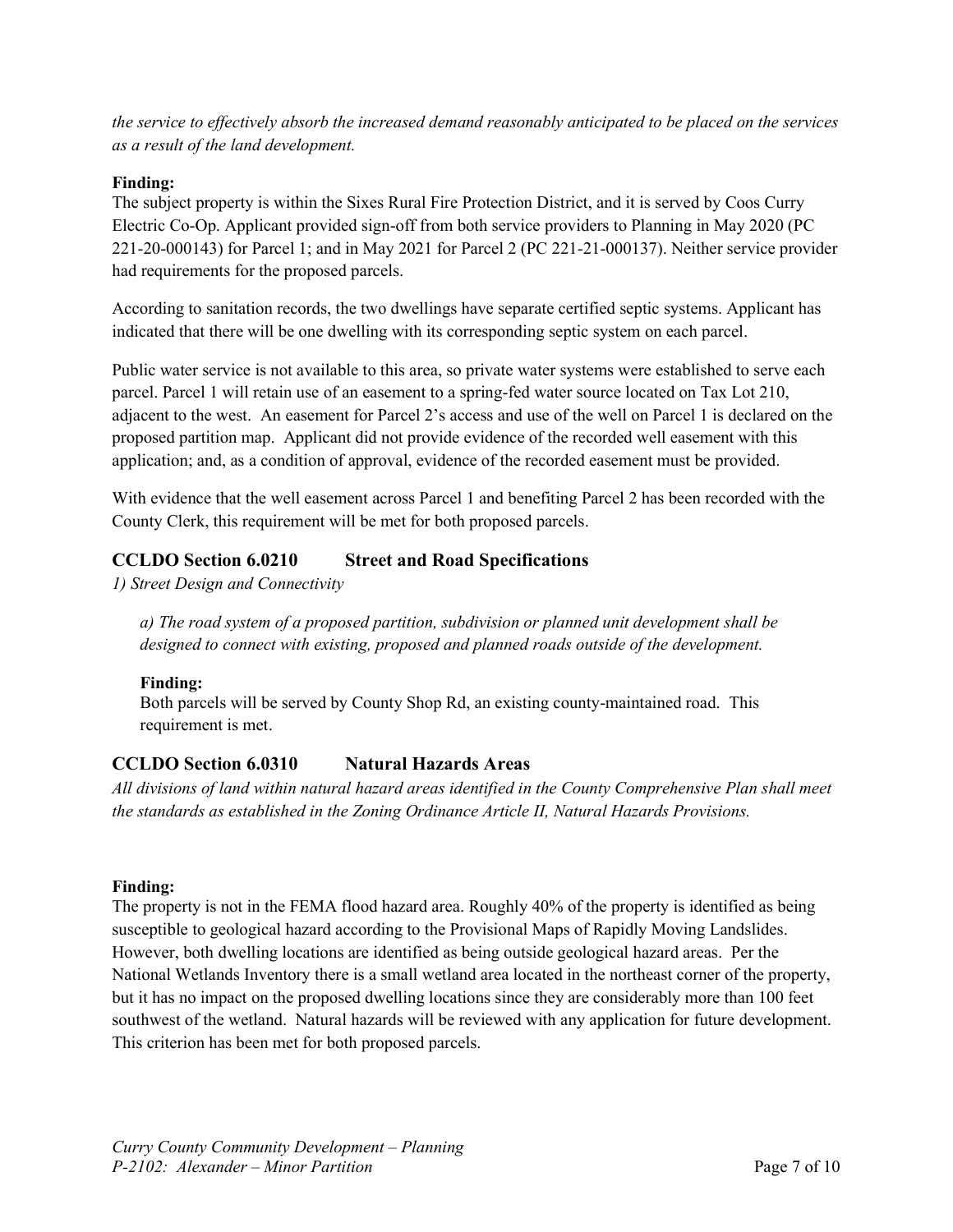# CCLDO Section 6.0410 Disclosure Statement

Upon the offering for sale of any Subdivision, Planned Unit Development, Major Partition, or Minor Partition, a copy of a disclosure statement shall be given by the owner or his agent or salesmen to every prospective purchaser. The original of the disclosure statement shall be approved by the Planning Commission and become a part of the permanent record of the application. The disclosure statement shall include the following:

1) Name and address of the developer.

2) A statement of the uses for which the property is prepared and offered by the developer.

3) A statement of the zoning of the property and the uses permitted in that zone.

4) A statement describing access to the property, ownership of the access, and the party responsible for maintaining the access.

5) A statement describing common areas and facilities, if any, and any restrictions on their use. Updates through 2006 Curry County Land Division Ordinance Page 19 of 21

6) A statement describing existing water and sewer facilities.

7) A statement describing any restrictions established by the county.

8) A statement describing any known or potential hazards on the property such as geologic hazards, erosion, and flooding, etc.

9) A statement indicating any ownership rights retained by previous owners such as mineral rights, unsurveyed easements, airspace reservations, etc.

### Finding:

A Disclosure Statement was not provided with the partition application. As a condition of approval, a Disclosure Statement, as required under CCLDO Section 6.0410, must be submitted to the Planning Department for review. This Disclosure Statement must be filed simultaneously with the final plat. With this condition, this requirement will be met.

# VI. PUBLIC COMMENTS

Appropriate agencies and surrounding property owners were notified by mail on 3/29/2021 of the pending application for partition (P-2102) and provided 20 days to submit comments.

Only one response was received from the Oregon Department of Transportation stating that they did not have comments on this proposal.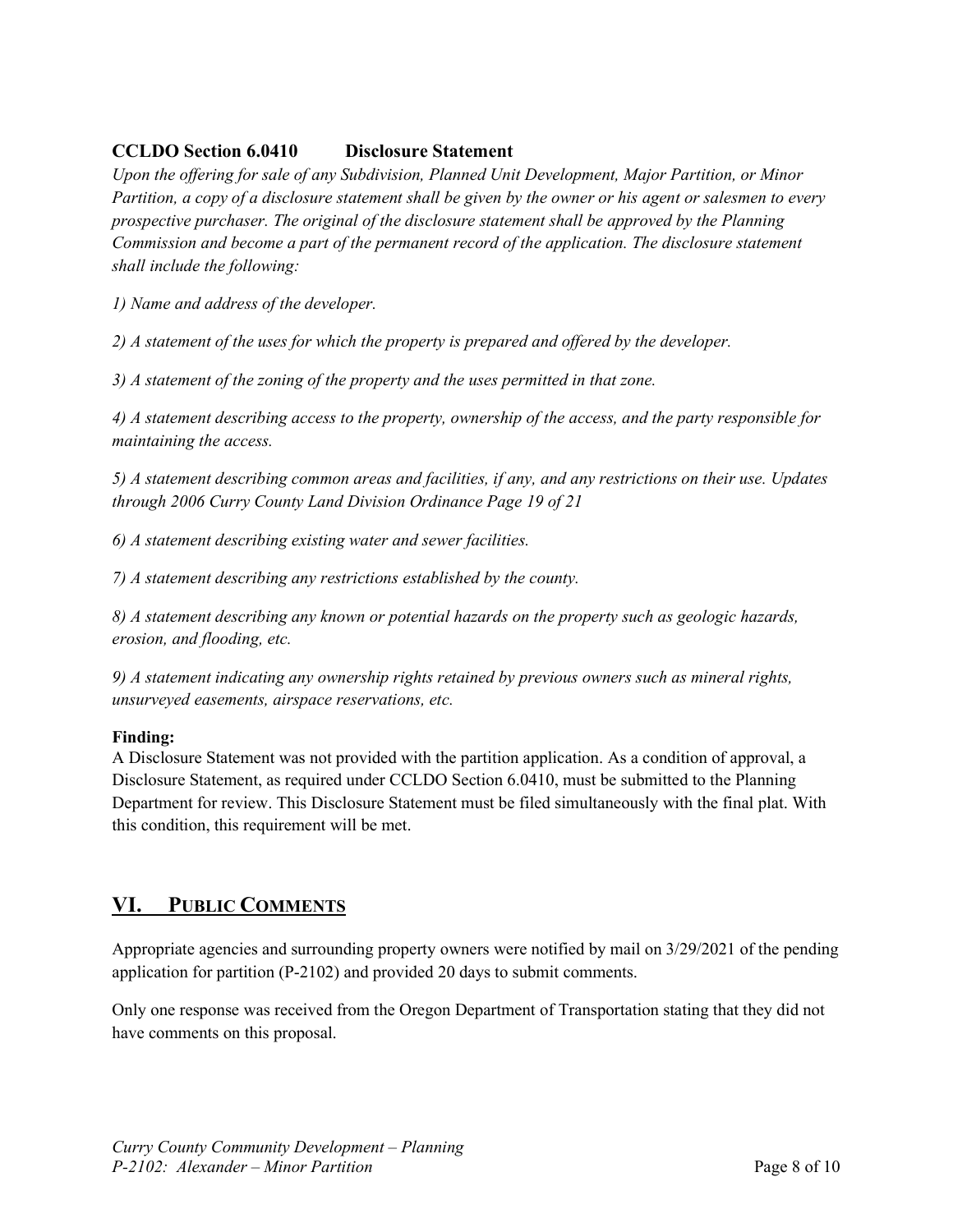# VII. DECISION AND CONDITIONS OF APPROVAL

The preliminary partition request (P-2102) to divide a 37.34-acres, identified on Curry County Assessor's Map 3115-34 as Tax Lot 204, into two parcels is hereby APPROVED, subject to the following conditions:

- 1. Prior to final plat approval, provide evidence to County Planning that a 20ft apron across the access easement from County Shop Rd has been paved.
- 2. Prior to final plat approval, provide to County Planning a recorded water easement for the benefit of Parcel 2 across Parcel 1.
- 3. Prior to final plat approval, provide to County Planning a recorded easement for access and utilities for the benefit of Parcel 1 across Parcel 2.
- 4. Prior to final plat approval, provide to County Planning recorded deed restriction prohibiting further partitioning of both proposed parcels.
- 5. Prior to final plat approval, a Disclosure Statement, as required under Curry County Land Division Ordinance Section 6.0410, must be submitted to County Planning for review and filed simultaneously with the final plat.
- 6. The final plat must be filed with the County Clerk within twelve (12) months of the date of this approval. Upon receiving approval of the minor partition, the same shall be recorded as provided by law to substantiate the division of land. Any approved minor partition not recorded within 12 months of the date of approval shall become null and void and the County Clerk shall refuse to accept the same for recording; unless a written extension is granted by the Planning Director prior to the 12-month deadline.
- 7. The final plat must comply with Curry County Land Division Ordinance Section 2.0210.

This decision is limited to the Planning Director's review of applicable zoning rules and land use law, as outlined in the Curry County Zoning Ordinance (CCZO) and the Curry County Land Division Ordinance (CCLDO). Other county, state, and federal agencies may have regulatory review authority for development projects. The decisions rendered herein neither implies nor guarantees compliance with the requirements of any other regulatory agency. It is the property owner's responsibility to ensure that the development complies with the requirements of any other regulatory agency or provisions of law prior to initiating development.

### Recommendations:

 Although it is not a requirement for the final plat approval, it is recommended that water rights certificate for both wells should be identified with the Oregon Water Resources Department.